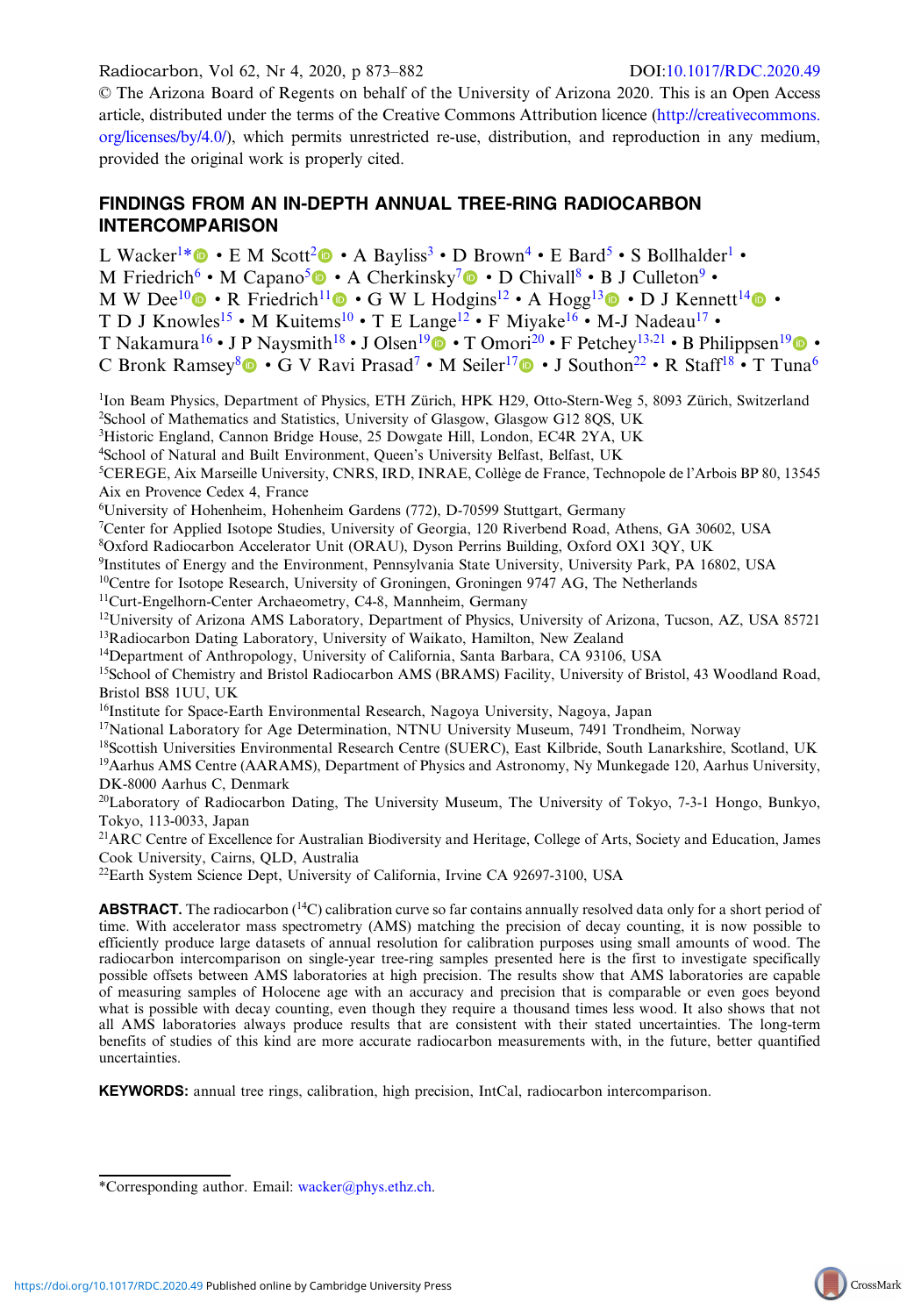# <sup>874</sup> L Wacker et al.

# MOTIVATION

The tree-ring section of the radiocarbon  $(14)$ C) calibration curve is overwhelmingly based on measurements made by decay counting in the 1980s and 1990s (all but 56 of the 4314 measurements on tree rings included in IntCal13 were made in this way). At that time,  $^{14}C$ measurements performed by accelerator mass spectrometry (AMS) were not considered of comparable precision to results produced by decay counting (Schmidt et al. [1987;](#page-9-0) Fifield [2000](#page-9-0)), in which precision below 2‰ on modern samples was (and still is) possible (Stuiver [1978](#page-9-0); Stuiver [1982](#page-9-0); Stuiver and Becker [1986;](#page-9-0) Hogg et al. [2011\)](#page-9-0).

Today, most 14C measurements are made by AMS, largely because much less sample material is required. At least several grams of wood were required for a high-precision measurement with decay counting, but only a few milligrams are required for AMS. While in principle modern AMS systems are capable of measuring at precisions of less than 2‰ on modern samples, it is still an open question if this precision and accuracy can be reached on a routine basis when much smaller samples are processed.

This single tree-ring intercomparison originated as a small experiment to systematically test the reproducibility of AMS measurements on wood samples following discussions at the IntCal meeting in Belfast in 2016. While eight laboratories initially planned to join the exercise, 16 laboratories ultimately took part.

The goal of the exercise was to test the precision and accuracy of the participating laboratories by analyzing and comparing a large number of replicated samples. Three sets of 21 consecutive single tree-ring samples from different time intervals, when no strong changes in  ${}^{14}C$ concentrations are expected, were used. The high replication should also allow for a meaningful statistical treatment of the results in order to reliably detect any laboratory biases.

The objective of this study was not planned to replace the successful series of international  ${}^{14}C$ intercomparison exercises (Rozanski et al. [1992;](#page-9-0) Scott  $2003$ ), in which all <sup>14</sup>C laboratories are invited to assess their performance on individual samples and a consensus value is derived enabling the samples to subsequently be used as reference materials. A recent study has reevaluated all AMS measurements on dendrochronologically dated wood samples (which were typically block samples of 20–40 rings) within these previous intercomparisons (Scott et al. [2019](#page-9-0)). The precision (range of median errors) identified in that study was between 24 to 60 yr for individual measurements on samples with ages between 5000 BP and modern, which is nearly double that of measurements on wood of equivalent age included in IntCal13 (typically between 15 and 30 yr).

Here, our goal was to perform an intercomparison in which high-precision measurements were requested for the specific purpose of testing laboratory performance as part of constructing an accurate, new, annually resolved calibration curve.

## SAMPLES AND ANALYSIS

## Tree-Ring Samples

Three trees from different time periods within the Holocene were selected for this intercomparison. As the aim of the exercise was to test the laboratories systematically for their ability to produce accurate, high-precision  ${}^{14}C$  measurements, 21 continuous single tree-ring samples were prepared for each time period. Each 21-yr block was deliberately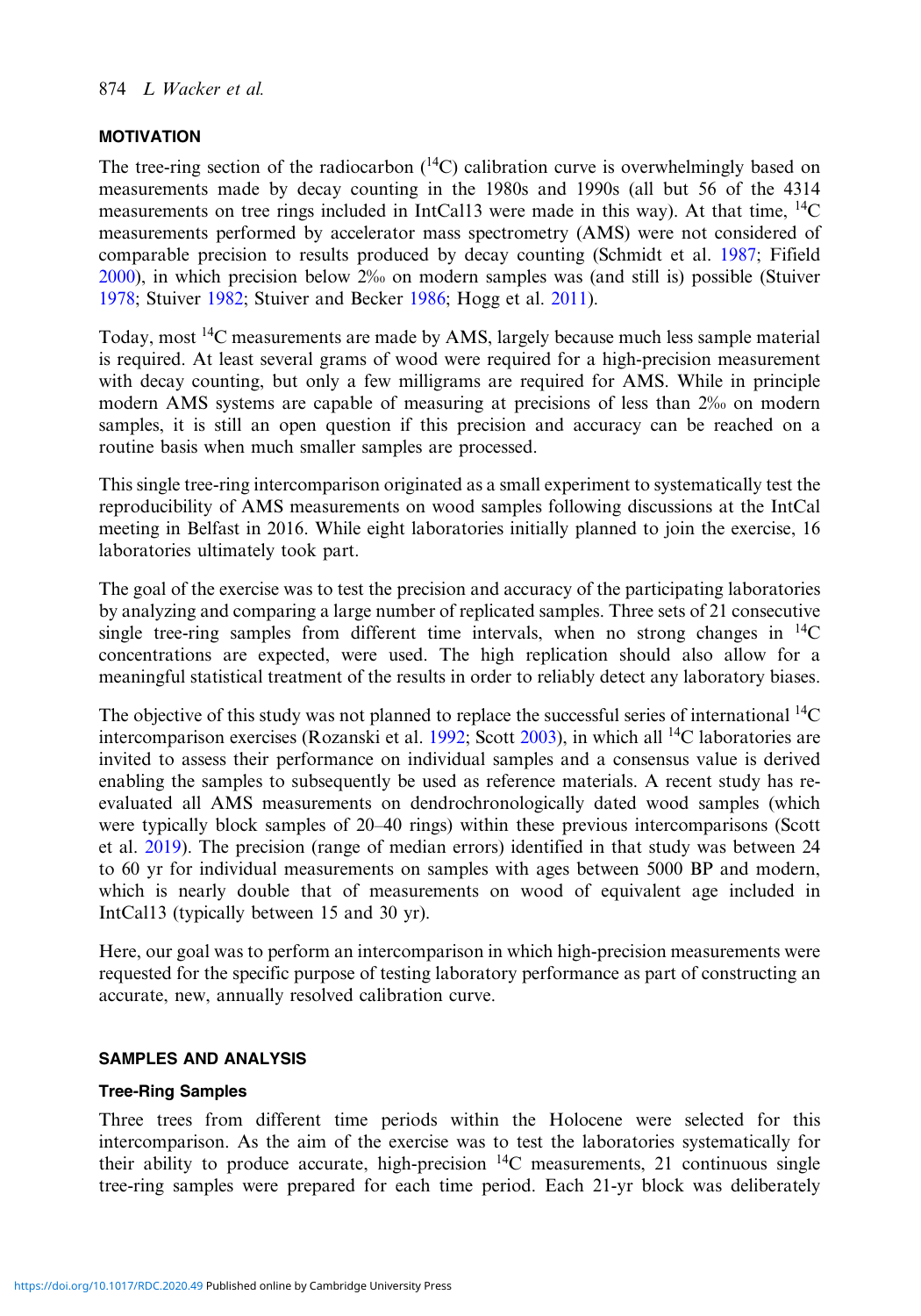selected from a part of the calibration curve where atmospheric  $^{14}C$  varied little (i.e. from a plateau), as this provides a more powerful test of accuracy. The sample size of the raw wood supplied was deliberately limited to typically 30–50 mg. Samples contained earlywood and latewood. Dendrochronological information is given in the supplementary material.

All laboratories obtained 21 contiguous tree-ring samples for the years AD 1730 –1750 (Series H, 220–200 cal BP (AD 1950); Table [2](#page-7-0)), and AD 280–300 (Series A, 1670–1650 cal BP). For the years 5701–5681 BC (Series R, 7650–7630 cal BP) there was only sufficient material for 9 laboratories, owing to the fact that the exercise was originally planned for 8 laboratories. All laboratories were also supplied with two wood samples containing no detectable  ${}^{14}C$ that could be employed as a processing blank (brown coal from Reichwalde, Germany and an Oxygen Isotope Stage 5 kauri from New Zealand). While all laboratories processed wood blanks, three laboratories did not use either the supplied lignite or Stage 5 kauri.

## Sample Preparation

All laboratories applied a pretreatment with acid and base followed by bleaching. About half of the laboratories started with an overnight base soak (Němec et al. [2010\)](#page-9-0) and one laboratory applied a solvent extraction by Soxhlet (Hoper et al. [1998](#page-9-0)) as a first step. One third of the laboratories applied an additional α-cellulose step after bleaching (Hoper et al. [1998](#page-9-0)).

Oxalic Acid 2 (OX2, NIST SRM 4990C) was the most common material used for standard normalization. One laboratory used only Oxalic Acid 1 (OX1, NIST SRM 4990B), while some laboratories used OX1 in addition to OX2.

## Radiocarbon Analysis

### Instrumentation and Data Reduction

Eight laboratories used a sub-1MV system (5 Micadas 0.2 MV, 3 NEC 0.5 MV) employing the 1-charge state, while 2 laboratories used a 1 MV (HVEE, 2-charge state) and 5 used a larger accelerator (3 MV or 5 MV from NEC or HVEE,  $\geq 3+$ -charge state).

All laboratories using an ETH/Ionplus Micadas system, used the BATS program (Wacker et al. [2010](#page-9-0)) for data evaluation. The NEC ABC-software was also used frequently, sometimes in combination with the Data Fudger from the Lawrence Livermore AMS laboratory. About 1/3 of all laboratories use their own tools for data reduction (Donahue et al. [1990;](#page-9-0) Burr et al. [2007](#page-9-0)), either through coding their own programs or using Excel spreadsheets.

### Replication of Data

Typically, each laboratory undertook one measurement per sample. Only one laboratory (Lab-2) systematically undertook duplicate measurements on each annual ring from the outset. A few laboratories repeated either specific series or some samples to test their internal variability. All repeats were performed on the same cellulose extraction with the exception of 4 rings of series R and A for Lab-2, for which the cellulose extraction was performed twice. Lab-9 always combined two consecutive tree rings so that enough material was available to survive the more rigorous α-cellulose treatment.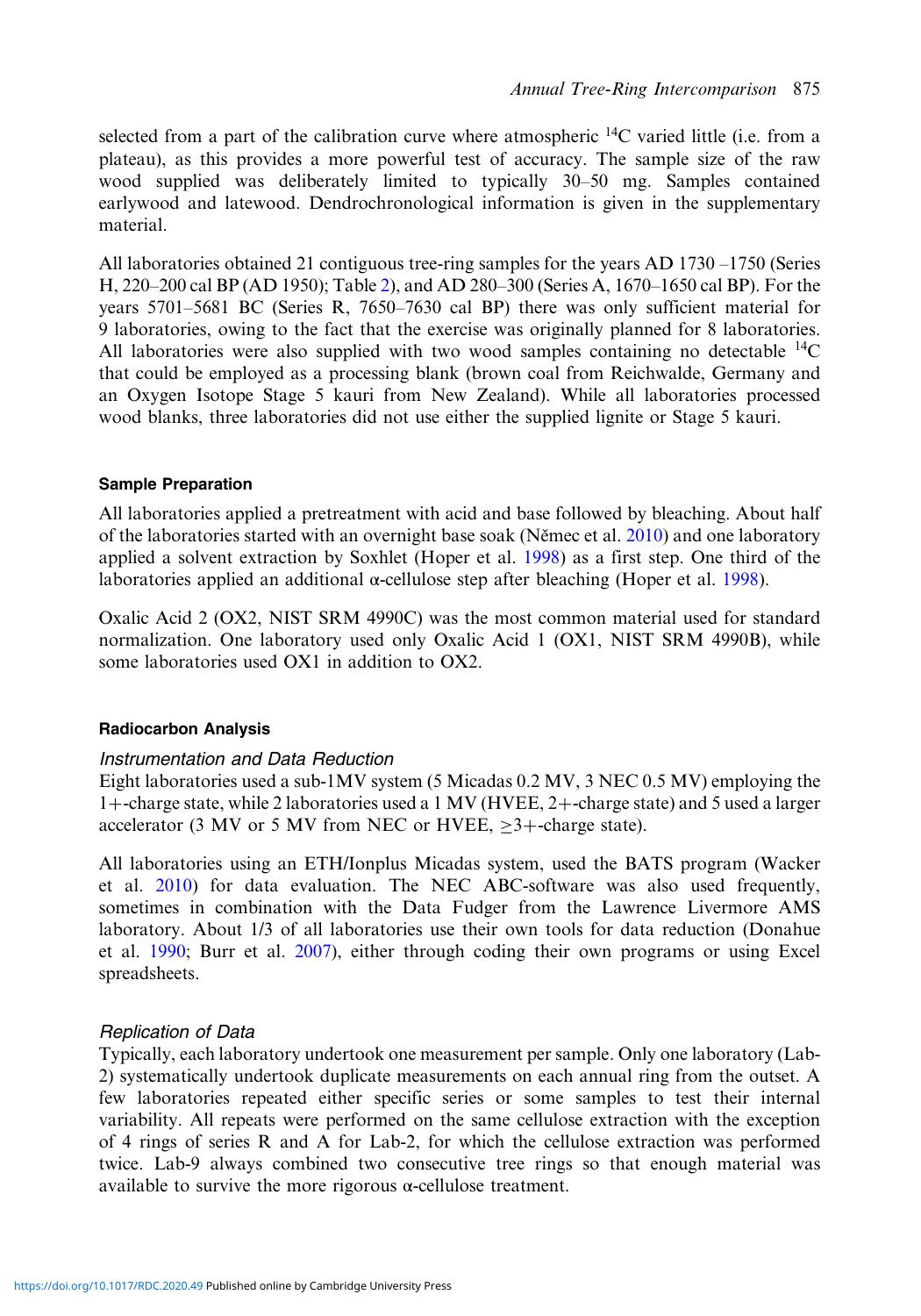# 876 L Wacker et al.

One laboratory (Lab-6) decided to retract their data for series H due to possible detector instabilities that became obvious after initial submission. Laboratory 14 submitted two independent measurement series of which only the second has been evaluated and is reported here (on the suggestion of the laboratory). Because of memory effects from a dirty ion source, the blank was 4-times higher than expected in a first run and consequently a second run was performed with a clean source. Interestingly, the dirty ion source resulted in  $^{14}$ C ages that are consistently 20 yr older.

Ultimately, more than 950 measurements were performed in total (H-series: 396, A-series: 353, R-series 203). Each ring was measured between 10 (R-series) and 20 times (H-series).

# Blank Correction

Ten laboratories reported on blanks used for their data reduction. Most laboratories (8) relied only on full processing blanks, while one laboratory used both combustion and processing blanks, and one only used combustion blanks. The average blank used for the correction was  $F<sup>14</sup>C = 0.0019$  (scatter: 0.0005). No consistent information was obtained about the estimated reproducibility of the blanks by individual laboratories but would be advantageous when sample ages are closer to the background  $(>10,000$  BP).

# Uncertainties by Laboratory

The laboratories followed very different approaches for estimating uncertainties. While many laboratories calculate their uncertainties on the larger of the counting statistic uncertainty or the internal variability of a sample measurement (variability of submeasurements of a single sample over time), other laboratories base their calculations on counting statistics where they add, in quadrature, an additional uncertainty (of typically  $1-1.5\%$ ), before adding an uncertainty for standard normalization and blank correction. While the first approach results in a relatively large variation in uncertainty, even within the same set of measurements (see also min and max uncertainties in Table [1\)](#page-4-0), the latter provides lessvariable uncertainties.

## Statistical Analysis

In a first step, the error weighted mean for replicate measurements by an individual laboratory on each annual ring was calculated, assuming a systematic uncertainty of 1‰ from sample preparation (Sookdeo et al. [2019](#page-9-0) in this issue) that is already included in the uncertainties given by the laboratories. The arithmetic mean  $(\bar{x}_{\text{ring}})$  and the median for each ring was determined, including the results of all 16 laboratories (AL). The mean is considered to be the consensus value for the individual tree-ring samples with the error estimated from the variance within the set of results. Thus, this error does not take account of the individual errors quoted by the laboratories. Statistical tests were typically performed on single measurements from specified laboratories against the consensus values (AL).

The distribution of a selection of laboratories (SL), which showed both (a) average uncertainties given by the laboratory of less than 20 yr on series H and A and (b) least variable offsets from the mean (Lab-1, 2, 5, 7, 8, 9, 14, 15–see also Discussion), was additionally compared to the distribution of AL. The offset  $(\text{off}_{lab})$  is the mean deviation of all *n* measurements of a laboratory  $(x_{ring})$  to the mean  $(\overline{x}_{ring})$ :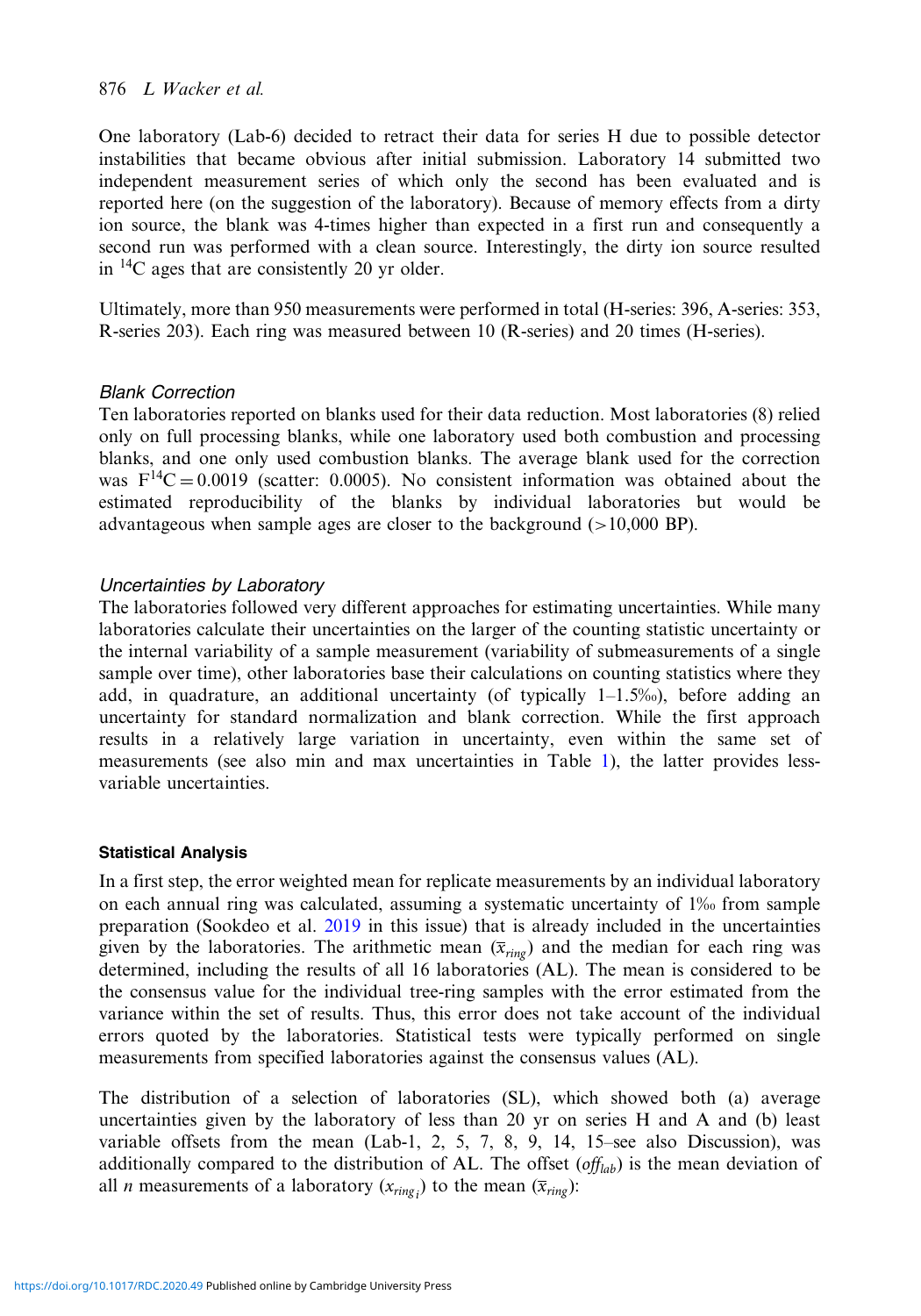|                  |             | H-series               |                          |                          |     | A-series               |                          | R-series       |             |                        |                          |  |  |
|------------------|-------------|------------------------|--------------------------|--------------------------|-----|------------------------|--------------------------|----------------|-------------|------------------------|--------------------------|--|--|
| Ring<br>#        | Age<br>(AD) | ${}^{14}C$ age<br>(BP) | Median<br>${}^{14}C$ age | Ring<br>Age<br>#<br>(AD) |     | ${}^{14}C$ age<br>(BP) | Median<br>${}^{14}C$ age | Ring<br>#      | Age<br>(BC) | ${}^{14}C$ age<br>(BP) | Median<br>${}^{14}C$ age |  |  |
|                  | 1730        | $153.2 \pm 8.8$        | 151.4                    |                          | 280 | $1728.1 \pm 5.5$       | 1718.0                   | 1              | 5701        | $6814.9 \pm 15.5$      | 6805.7                   |  |  |
| $\overline{c}$   | 1731        | $159.7 \pm 5.0$        | 161.0                    | $\overline{2}$           | 281 | $1726.7 \pm 4.4$       | 1732.7                   | $\overline{2}$ | 5700        | $6791.7 \pm 9.0$       | 6783.3                   |  |  |
| 3                | 1732        | $155.7 \pm 4.9$        | 155.9                    | 3                        | 282 | $1728.8 \pm 6.0$       | 1734.8                   | 3              | 5699        | $6820.5 \pm 7.3$       | 6813.4                   |  |  |
| 4                | 1733        | $166.5 \pm 7.0$        | 164.5                    | 4                        | 283 | $1732.5 \pm 6.0$       | 1735.4                   | 4              | 5698        | $6821.8 \pm 11.3$      | 6814.7                   |  |  |
| 5                | 1734        | $156.7 \pm 4.1$        | 161.2                    | 5                        | 284 | $1738.9 \pm 4.2$       | 1741.7                   | 5              | 5697        | $6843.0 \pm 18.8$      | 6839.6                   |  |  |
| 6                | 1735        | $161.0 \pm 5.2$        | 156.5                    | 6                        | 285 | $1745.4 \pm 7.3$       | 1742.5                   | 6              | 5696        | $6813.5 \pm 7.7$       | 6813.0                   |  |  |
| $\boldsymbol{7}$ | 1736        | $156.0 \pm 6.3$        | 159.2                    |                          | 286 | $1748.4 \pm 7.6$       | 1756.2                   | 7              | 5695        | $6818.3 \pm 9.2$       | 6805.8                   |  |  |
| $8\,$            | 1737        | $159.2 \pm 5.2$        | 159.5                    | 8                        | 287 | $1749.1 \pm 3.8$       | 1746.3                   | 8              | 5694        | $6808.6 \pm 5.4$       | 6807.4                   |  |  |
| 9                | 1738        | $161.6 \pm 5.6$        | 164.7                    | 9                        | 288 | $1746.1 \pm 4.2$       | 1745.4                   | 9              | 5693        | $6837.0 \pm 12.8$      | 6836.2                   |  |  |
| 10               | 1739        | $171.6 \pm 4.4$        | 169.0                    | 10                       | 289 | $1750.4 \pm 7.1$       | 1739.6                   | 10             | 5692        | $6833.4 \pm 6.9$       | 6834.1                   |  |  |
| 11               | 1740        | $174.5 \pm 7.4$        | 170.1                    | 11                       | 290 | $1744.1 \pm 8.0$       | 1741.7                   | 11             | 5691        | $6833.2 \pm 7.7$       | 6836.7                   |  |  |
| 12               | 1741        | $182.5 \pm 7.9$        | 174.2                    | 12                       | 291 | $1739.3 \pm 7.5$       | 1739.9                   | 12             | 5690        | $6847.7 \pm 13.8$      | 6842.9                   |  |  |
| 13               | 1742        | $187.7 \pm 4.5$        | 189.1                    | 13                       | 292 | $1752.5 \pm 7.6$       | 1752.6                   | 13             | 5689        | $6853.9 \pm 15.3$      | 6854.7                   |  |  |
| 14               | 1743        | $184.8 \pm 4.3$        | 188.9                    | 14                       | 293 | $1755.1 \pm 5.4$       | 1761.5                   | 14             | 5688        | $6847.2 \pm 9.1$       | 6838.1                   |  |  |
| 15               | 1744        | $174.3 \pm 6.4$        | 177.0                    | 15                       | 294 | $1756.5 \pm 4.7$       | 1760.1                   | 15             | 5687        | $6847.1 \pm 13.8$      | 6859.4                   |  |  |
| 16               | 1745        | $189.8 \pm 8.3$        | 191.4                    | 16                       | 295 | $1758.4 \pm 5.9$       | 1760.4                   | 16             | 5686        | $6823.1 \pm 11.1$      | 6830.6                   |  |  |
| 17               | 1746        | $180.7 \pm 3.9$        | 178.4                    | 17                       | 296 | $1760.1 \pm 6.2$       | 1759.7                   | 17             | 5685        | $6822.4 \pm 11.6$      | 6828.4                   |  |  |
| 18               | 1747        | $188.6 \pm 5.7$        | 189.3                    | 18                       | 297 | $1752.4 \pm 5.6$       | 1755.4                   | 18             | 5684        | $6822.6 \pm 6.4$       | 6817.9                   |  |  |
| 19               | 1748        | $189.6 \pm 6.3$        | 190.2                    | 19                       | 298 | $1753.0 \pm 5.1$       | 1755.4                   | 19             | 5683        | $6825.2 \pm 12.8$      | 6838.0                   |  |  |
| 20               | 1749        | $195.8 \pm 5.3$        | 195.0                    | 20                       | 299 | $1754.8 \pm 6.8$       | 1749.2                   | 20             | 5682        | $6845.5 \pm 6.2$       | 6851.9                   |  |  |
| 21               | 1750        | $184.0 \pm 6.5$        | 181.2                    | 21                       | 300 | $1752.7 \pm 6.9$       | 1751.2                   | 21             | 5681        | $6830.2 \pm 12.2$      | 6845.8                   |  |  |

<span id="page-4-0"></span>Table 1 The arithmetic means with its uncertainty and the median for all tree rings of the three series is given.

877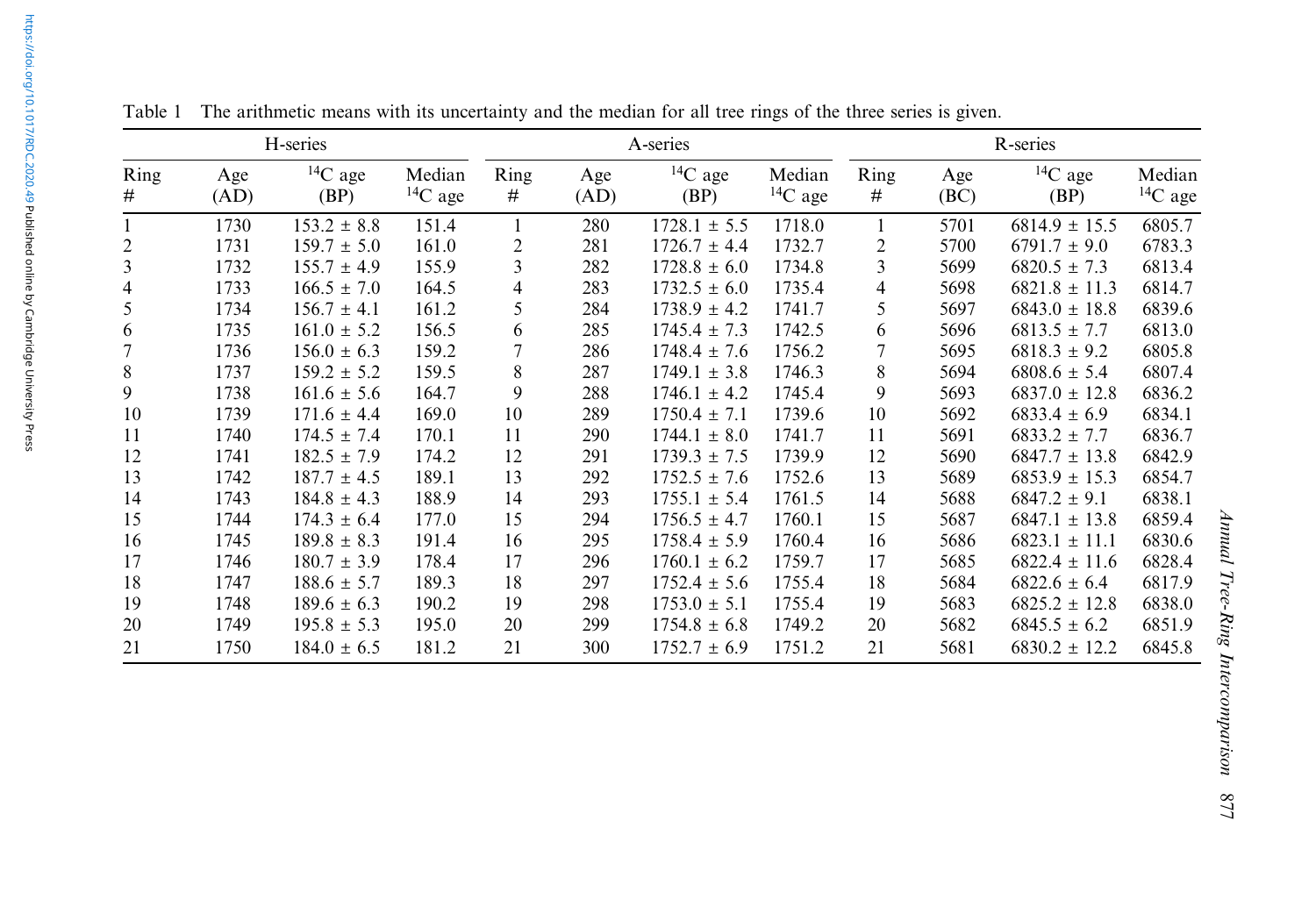

Figure 1 Box plot of the measurements of all laboratories for the individual series and the arithmetic means (black, gray) compared with IntCal13. The red data points are outside 1.5-times the interquartile range (indicated by min/ max). (Please see electronic version for color figures.)

$$
off_{lab} = \sum_{ring,i}^{n} \frac{(\overline{x}_{ring} - x_{ring})}{n}
$$

The mean uncertainties produced by the laboratories were independently estimated for each series by comparing the measurements of a laboratory with the consensus values of all laboratories after subtraction of the laboratory offset:

$$
\sigma_{\text{lab}_{\text{series}}} = \sqrt{\sum_{\text{ring},i}^{n} \frac{(\overline{x}_{\text{ring}} - (x_{\text{ring},i} - \text{off}_{\text{lab}}))^2}{n}}
$$

The errors given by a laboratory ( $unc_{ring_i}$ ) are finally compared with the observed deviations of the ring arithmetic mean value adjusted for the laboratory offset:

$$
\chi^2_{recl_{lab_{series}}} = \frac{\sum_{ring,i}^{n} \frac{(\overline{x}_{ring} - (x_{ring_i} - off_{lab}))^2}{\mu n c_{ring_i}^2}}{n}
$$

### RESULTS AND DISCUSSION

### Sample Mean and Comparison with IntCal13

The median and the arithmetic mean agree well with each other (Table [1](#page-4-0)), indicating a symmetrical distribution of data from all laboratories.

The mean, as well as the median, of all individual tree-ring measurements was calculated and compared with IntCal13, as shown with box plots in Figure 1. Series H is significantly older than the IntCal13 data. The offset is on average  $16 \pm 4^{14}$ C yr (in the following simply given as years), although this offset varies over the 21 yr supplied. While the mean offset of series A is –2  $\pm$  6 yr, in good agreement with IntCal13, the offset of series R is 23  $\pm$  8 yr, which is again statistically significant. We should note however, that IntCal13 is based on just a few decadal measurements in these time periods and consequently, offsets to IntCal13 cannot be determined as precisely. It may show that the interpolation between those few measured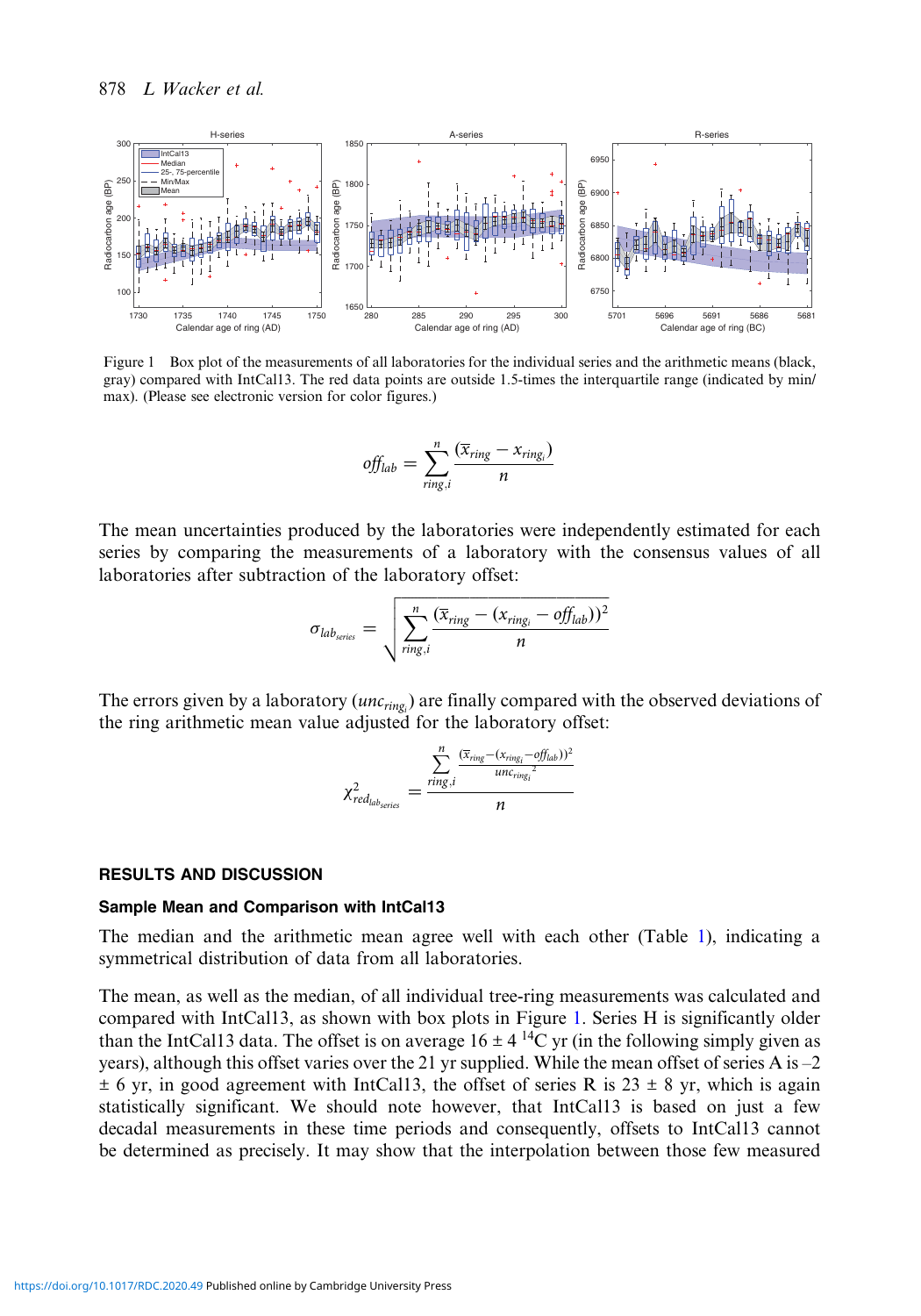samples calculated for IntCal13 (IntCal13 provides data points for every 5th year) does not reflect the actual pattern of atmospheric  $^{14}$ C closely.

## Laboratory Offsets

For each series, the mean laboratory offset relative to the overall mean and median is given in Table [2.](#page-7-0) As expected from the good agreement of the median and the mean, the offsets relative to the mean and median are all very similar. As a rule of thumb, deviations of less than 10 yr are acceptable within 2  $\sigma$ , due to counting statistics and systematic effects of standard normalization. While about half of the laboratories seem to be consistently within ±10 yr (Labs-1, 2, 5, 7, 8, 9, 14, and 15), three laboratories have offsets of 10–20 yr (Labs-11, 13, 16), while other laboratories show larger and at the same time more variable offsets of up to 20–30 yr (Labs-3, 4, 6, 10, and 12). Over all, the measured offsets seem to be comparable to those observed on high-precision measurements (IntCal98) in the 1990s by decay counting (Stuiver et al. [1998](#page-9-0)), in which laboratory offsets, primarily on measurements on decadal samples, were typically between 10 and 20 yr. However, today many more laboratories are able to produce data comparable to what was available in the 1990s. If only the 8 laboratories with the most consistent datasets (SL) are considered, a better constrained consensus value can be calculated.

Laboratory offsets seem to be distributed symmetrically, with large deviations to both younger and older ages. Laboratories with large offsets seem to be either consistently younger or consistently older for all series, pointing towards intrinsic systematic causes for the offsets. This observation needs to be investigated further by the laboratories concerned, as no obvious correlation is observed between these offsets and the information supplied about pretreatment protocols, blank subtraction, and standard normalization.

# Estimation of Uncertainties

In order to better understand the accuracy of single measurements, their relative deviations from their corresponding mean are plotted as a histogram in Figure [2](#page-8-0). The distribution is Gaussian-like in shape, and has a spread of about 21 yr for series H and A. This is clearly larger than the median of 17.5 yr for the quoted uncertainties. A reduced chi-square-test, comparing the deviations of the individual laboratories to the mean with their quoted uncertainties, shows that there is evidence of over-dispersion in comparison to what would be expected given the quoted uncertainties  $(\chi^2_{\text{red}} \ge 1.6)$ . This indicates that some laboratories are underestimating their uncertainties.

In contrast, the selection of laboratories (SL) with the smallest and least variable offsets show significantly narrower distributions ( $\sigma_{SL}$ ) for all series. The quoted uncertainties provided by these laboratories are also consistent with the observed deviations (although we are still comparing with the consensus value calculated from all of the data). This is indicated in Figure [2](#page-8-0), with  $\chi^2_{\text{red}}$  values for these laboratories of ~1.0 for all series.

The distributions of the SL show that AMS measurements from different laboratories can reproduce well within 2‰ (16 yr) for modern samples. The distribution is comparable to the one obtained for single-year data produced by a single laboratory at the University of Washington (QL) in the 1980s with high-precision gas proportional counting measurements  $(\sigma_{\text{OL}}=14.4)$  (Stuiver et al. [1998](#page-9-0)). However, here the data stem from 8 different laboratories, which is a significant advancement. The SL also get close to reproducing within 2‰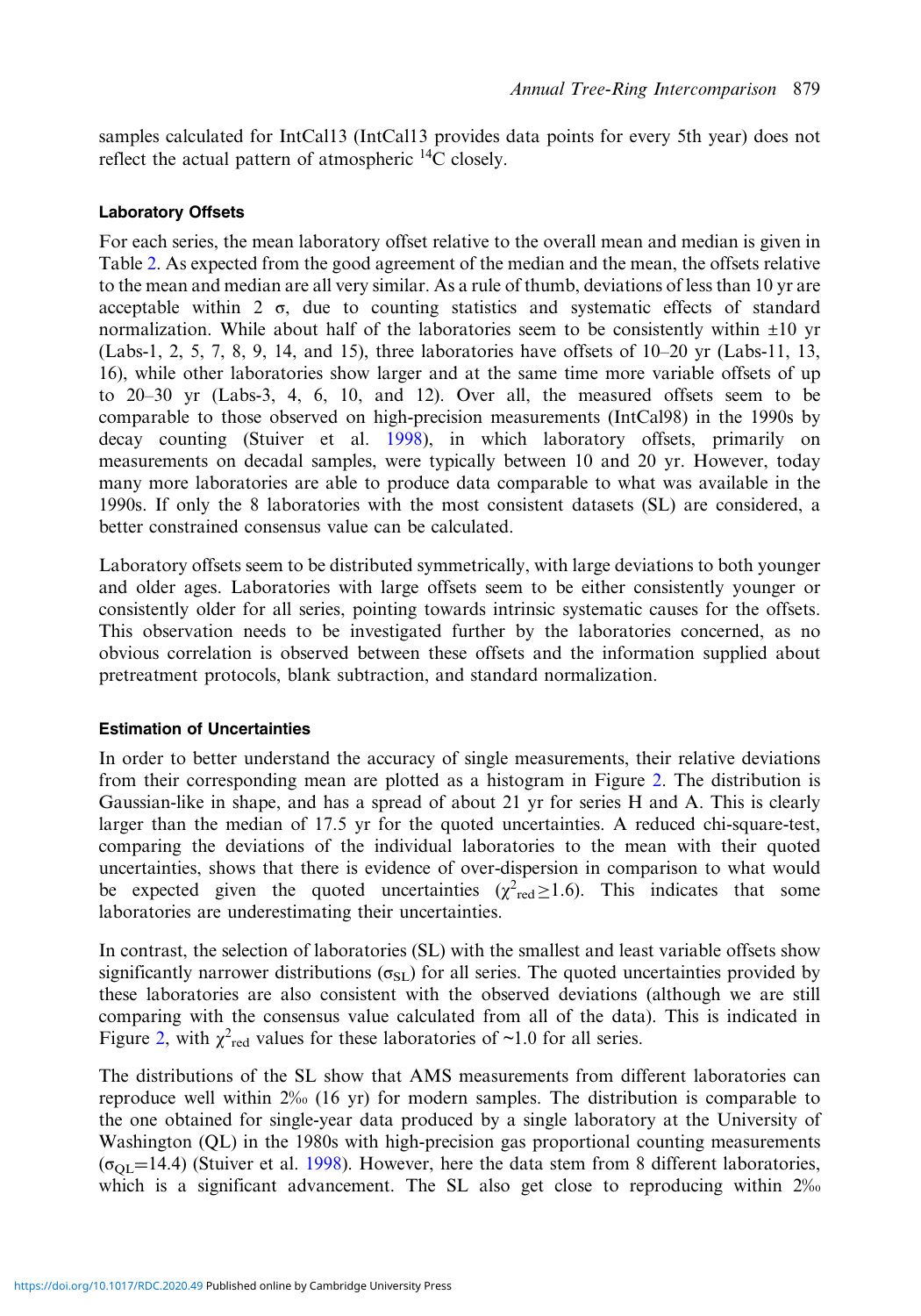<span id="page-7-0"></span>Table 2 The performance of the laboratories relative to the mean and the median is given. Offsets and uncertainties are given in <sup>14</sup>C yr (BP). The independently estimated uncertainty is calculated from the offset corrected deviations from the mean respectively the median. The  $\chi^2_{\text{red}}$  is calculated from the estimated uncertainties relative to the quoted uncertainties.

| H-Series                         | Lab 1   | Lab 2            | Lab 3            | Lab 4   | Lab 5   | Lab 6   | Lab <sub>7</sub> | Lab 8 | Lab 9            | Lab 10  | Lab 11  | Lab 12 | Lab 13                                                | Lab 14 | Lab 15 | Lab 16  |
|----------------------------------|---------|------------------|------------------|---------|---------|---------|------------------|-------|------------------|---------|---------|--------|-------------------------------------------------------|--------|--------|---------|
| Dendro Record                    | HFD-C01 | HFD-C02          | HFD-C03          | HFD-C06 | HFD-C07 | HFD-C08 | HFD-C09          |       | HFD-C10 GBD-A101 | BRT-A17 |         |        | GBD-A102 GBD-A103 GBD-A105 GBD-A106 GBD-A107 GBD-A108 |        |        |         |
| offset (mean)                    | 3.8     | 7.6              | $-8.8$           | 18.2    | $-0.1$  |         | $-0.3$           | 2.1   | $-0.1$           | $-25.2$ | $-14.0$ | 0.4    | 13.7                                                  | $-1.8$ | 8.2    | $-14.3$ |
| offset (median)                  | 4.0     | 6.8              | $-9.2$           | 20.3    | 0.5     |         | 0.5              | 1.4   | 0.0              | $-26.7$ | $-13.4$ | 0.3    | 14.7                                                  | $-1.3$ | 8.2    | $-14.5$ |
| estimated unc.                   | 20.4    | 20.5             | 24.3             | 25.7    | 10.9    |         | 10.4             | 15.9  | 15.1             | 16.2    | 22.5    | 22.9   | 22.6                                                  | 12.2   | 17.6   | 17.1    |
| given mean unc.                  | 15.9    | 18.2             | 18.4             | 25.5    | 16.0    |         | 15.2             | 20.2  | 14.6             | 16.9    | 20.7    | 15.1   | 29.4                                                  | 14.0   | 11.3   | 21.1    |
| min given unc.                   | 15.3    | 18.0             | 15.0             | 21.0    | 15.4    |         | 15.0             | 20.0  | 13.0             | 15.0    | 19.0    | 13.5   | 27.6                                                  | 13.9   | 11.0   | 21.0    |
| max given unc.                   | 16.9    | 20.0             | 21.0             | 29.0    | 17.0    |         | 20.0             | 22.0  | 15.0             | 20.0    | 26.0    | 17.4   | 33.3                                                  | 14.0   | 15.0   | 22.0    |
| $\chi^2_{\text{red}}$ (mean)     | 1.7     | 1.4              | 1.8              | 1.4     | 0.4     |         | 0.5              | 0.6   | 0.9              | 3.4     | 1.6     | 2.1    | 1.1                                                   | 0.7    | 2.8    | 1.1     |
| $\chi^2_{\text{red}}$ (median)   | 1.6     | 1.4              | 1.8              | 1.6     | 0.5     |         | 0.5              | 0.6   | 0.9              | 3.4     | 1.6     | 2.2    | 1.1                                                   | 0.8    | 2.7    | 1.2     |
| $#$ of<br>measurements           | 35      | 42               | 62               | 29      | 21      |         | 24               | 21    | 10               | 21      | 21      | 21     | 20                                                    | 19     | 22     | 28      |
| A-Series                         | Lab 1   | Lab 2            | Lab <sub>3</sub> | Lab 4   | Lab 5   | Lab 6   | Lab <sub>7</sub> | Lab 8 | Lab 9            | Lab 10  | Lab 11  | Lab 12 |                                                       | Lab 14 | Lab 15 | Lab 16  |
| offset (mean)                    | $-3.0$  | 3.0              | 3.2              | 24.2    | 11.0    | $-30.5$ | 6.1              | 7.8   | $-6.3$           | $-14.2$ | $-10.8$ | 19.7   |                                                       | $-2.7$ | $-0.2$ | $-5.0$  |
| offset (median)                  | $-3.0$  | 3.7              | 2.8              | 26.1    | 11.4    | $-32.8$ | 6.3              | 7.9   | $-8.3$           | $-14.3$ | $-10.0$ | 22.8   |                                                       | $-3.4$ | $-1.2$ | $-4.4$  |
| estimated unc.                   | 11.6    | 19.4             | 20.4             | 30.7    | 11.8    | 14.1    | 12.4             | 18.6  | 12.2             | 15.0    | 24.7    | 17.1   |                                                       | 10.2   | 14.5   | 13.8    |
| given mean unc.                  | 13.2    | 18.5             | 19.2             | 27.4    | 15.9    | 15.8    | 15.9             | 23.2  | 14.7             | 20.0    | 26.1    | 17.2   |                                                       | 14.7   | 13.3   | 20.4    |
| min given unc.                   | 13.1    | 18.0             | 15.0             | 23.5    | 15.2    | 13.0    | 15.0             | 21.0  | 14.0             | 20.0    | 24.0    | 12.4   |                                                       | 14.5   | 11.0   | 20.0    |
| max given unc.                   | 13.5    | 19.0             | 21.0             | 31.0    | 16.4    | 21.0    | 20.0             | 37.0  | 17.0             | 20.0    | 32.0    | 23.8   |                                                       | 14.9   | 16.0   | 28.0    |
| $\chi^2_{\text{red}}$ (mean)     | 0.8     | 1.1              | 1.0              | 2.0     | 1.0     | 4.7     | 0.7              | 0.8   | 0.8              | 1.0     | 1.0     | 1.8    |                                                       | 0.5    | 1.2    | 0.5     |
| $\chi^2_{\text{red}}$ (median)   | 0.9     | 1.2              | 1.1              | 2.1     | 1.0     | 5.0     | 0.8              | 0.8   | 0.7              | 1.1     | 0.9     | 1.9    |                                                       | 0.6    | 1.6    | 0.6     |
| $#$ of                           | 21      | 46               | 42               | 28      | 21      | 21      | 23               | 21    | 10               | 21      | 21      | 15     |                                                       | 19     | 21     | 23      |
| measurements                     |         |                  |                  |         |         |         |                  |       |                  |         |         |        |                                                       |        |        |         |
| R-Series                         | Lab 1   | Lab <sub>2</sub> | Lab <sub>3</sub> | Lab 4   | Lab 5   | Lab 6   | Lab <sub>7</sub> | Lab 8 | Lab 9            |         |         |        |                                                       |        |        |         |
| offset (mean)                    | $-1.7$  | 2.2              | 28.0             | $-1.4$  | 17.2    | $-24.7$ | $-0.5$           | 2.0   | $-4.4$           |         |         |        |                                                       |        |        |         |
| offset (median)                  | $-2.0$  | 2.1              | 28.4             | $-1.0$  | 18.2    | $-28.7$ | $-2.5$           | 2.5   | $-6.7$           |         |         |        |                                                       |        |        |         |
| estimated unc.                   | 19.1    | 22.6             | 20.2             | 46.0    | 19.1    | 22.6    | 21.3             | 23.8  | 18.8             |         |         |        |                                                       |        |        |         |
| given mean unc.                  | 16.4    | 23.0             | 21.0             | 38.9    | 24.4    | 21.7    | 19.5             | 28.0  | 15.4             |         |         |        |                                                       |        |        |         |
| min given unc.                   | 16.2    | 22.0             | 21.0             | 33.0    | 23.6    | 17.0    | 15.0             | 20.0  | 15.0             |         |         |        |                                                       |        |        |         |
| max given unc.                   | 16.9    | 24.0             | 21.0             | 45.0    | 25.5    | 36.0    | 20.0             | 36.0  | 16.0             |         |         |        |                                                       |        |        |         |
| $\chi^2$ <sub>red</sub> (mean)   | 1.3     | 0.9              | 2.7              | 1.3     | 1.1     | 2.4     | 1.2              | 0.8   | 1.4              |         |         |        |                                                       |        |        |         |
| $\chi^2$ <sub>red</sub> (median) | 1.1     | 0.9              | 2.9              | 1.5     | 1.0     | 2.9     | 1.3              | 0.7   | 1.2              |         |         |        |                                                       |        |        |         |
| $#$ of                           | 24      | 46               | 18               | 21      | 21      | 21      | 21               | 21    | 10               |         |         |        |                                                       |        |        |         |
| measurements                     |         |                  |                  |         |         |         |                  |       |                  |         |         |        |                                                       |        |        |         |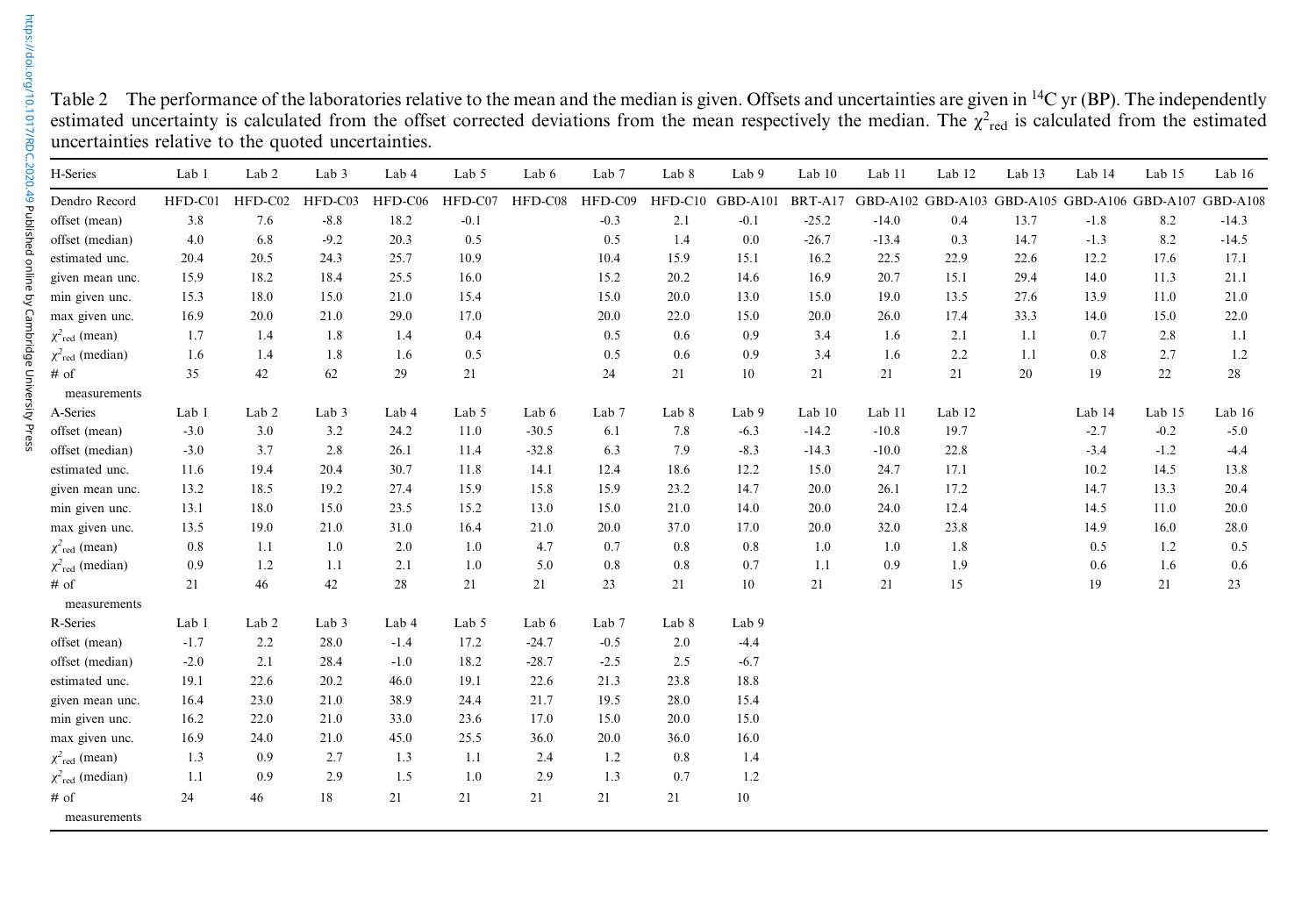<span id="page-8-0"></span>

Figure 2 Distributions of deviations of all measurements of all laboratories (blue) and a selection of laboratories (green) around the means of the individual series. Positive deviations correspond to older ages. (Please see electronic version for color figures.)

(see Figure 2, R series) for samples over 7000 yr old. Finally, it is also worth noting that three laboratories (Lab-5, Lab-7, and Lab-8) seem to be over-estimating their uncertainties, Lab-8 for all three series, and Lab-5 and Lab-7 for the youngest samples (H- and A-series), although not for the older (R-series). This seems to be in contrast to the majority of the other laboratories that tend to underestimate the uncertainties of the younger samples.

## **CONCLUSIONS**

The 14C intercomparison on single-year tree-ring samples reported here is the first to specifically investigate possible offsets between AMS laboratories at high precision. As the study is based on a large number of measurements, it also allows us to estimate the accuracy of measurements independent from the errors quoted by the laboratories. Consequently, this type of intercomparison exercise will be an important instrument for future progress in creating new, more structured, more precise, and more accurate  $^{14}$ C calibration curves.

The results show that AMS laboratories today are capable of measuring samples of Holocene age with an accuracy that is comparable or even goes beyond what is possible with decay counting (even though they require a thousand times less wood). But it also shows that not all AMS laboratories always produce results that are consistent with their stated uncertainties. Consequently, this exercise has proven to be a valuable tool in identifying inter-laboratory offsets. The long-term benefits of studies of this kind are more accurate  $14C$  measurements with, in the future, better quantified uncertainties.

### ACKNOWLEDGMENTS

M. Kuitems and M. W. Dee were able to participate in this intercomparison thanks to the support of a European Research Council grant (ECHOES, 714679). AixMICADAS and its operation at CEREGE are funded by the Collège de France, the EQUIPEX ASTER-CEREGE and the ANR project CARBOTRYDH (PI E.B.).

### SUPPLEMENTARY MATERIAL

To view supplementary material for this article, please visit [https://doi.org/10.1017/RDC.](https://doi.org/10.1017/RDC.2020.49) [2020.49](https://doi.org/10.1017/RDC.2020.49)